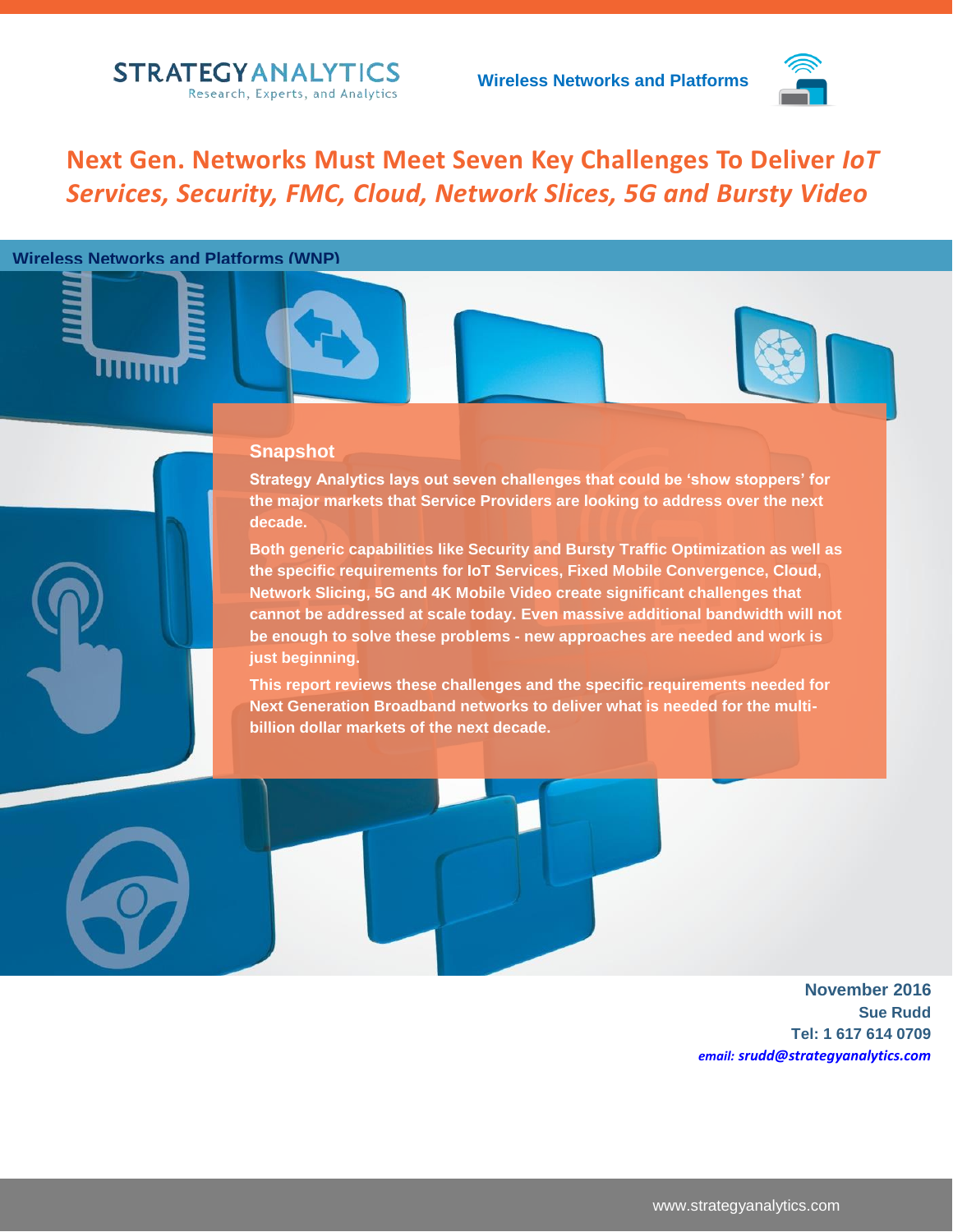**Wireless Networks and Platforms**



### <span id="page-1-0"></span>**Executive Summary**

Moore's Law is running out of steam and faster processing will no longer conceal the problems inherent in today's networks. Router tables are getting too large and the Scope, Scale and Speed of Networks must increase dramatically.

Internet Protocols and Architecture were designed in the era of narrowband networks. In 1978 when TCP was first modified to accommodate "all kinds of network interconnections" data rates on modems were generally 9.6 Kbps and widespread use of Ethernet was several years away. Many problems that have emerged over the last 30 years must now be addressed to deliver the promise of broadband networks for 2017, 5G and beyond.

Many of the benefits of Next Generation Networking cannot be achieved unless the network allows new approaches to Security, End to End (E2E) Service Layers that are independent of lower layer resource allocation and guaranteed Quality of Service (QoS).

In this report we analyze seven critical challenges and the requirements to meet the demands of both fixed and mobile Next Generation Broadband networking. These are:

- *Unique Identifiers* Unique 'Names' for billions of IoT devices
- *Security* that is inherent in the system or services design and that prevents applications from attacking either the network or other applications
- *Services that operate seamlessly both over any layer 1 physical Transport and any layer 2*  **Protocol** to enable true Fixed Mobile Convergence
- *Global layer 2 support of vLAN Connectivity* for Global Cloud and Software Defined Data Centers
- *End to End Services* for seamless end user to Service/Applications Assurance
- *Guaranteed Quality of Service (QoS and Security for 'Network Slicing'* Latency, Bandwidth SLAs.
- *Bursty Traffic Management* that can mix hugely bursty video traffic efficiently with voice calling, mobile money transactions and occasional messaging

#### **ETSI has initiated work to address these challenges.**

In January 2016 ETSI formed a [Next Generation Protocol \(NGP\)](http://www.etsi.org/technologies-clusters/technologies/next-generation-protocols) Industry Specification Group (SG) and in May 2016 the group presented a [Webinar](http://www.etsi.org/index.php/news-events/events/1091-2016-05-webinar-next-generation-protocols) that described why many aspects of 5G, IoT and Scalable Broadband Networking demand new approaches. In October 2016 ETSI's [Next Generation Protocol](http://www.etsi.org/technologies-clusters/technologies/next-generation-protocols)  [\(NGP\)](http://www.etsi.org/technologies-clusters/technologies/next-generation-protocols) group published its revised NGP *Scenario Definitions* and ran an [NGP Forum](http://www.layer123.com/sdn-agenda-workshop/#Forum-11) a[t 2016 SDN World](http://www.layer123.com/sdn)  [Congress.](http://www.layer123.com/sdn) The [PRISTINE](http://ict-pristine.eu/?cat=4) group an [EU Initiative](http://cordis.europa.eu/project/rcn/189055_en.html) also ran a [workshop](http://www.layer123.com/sdn-agenda-day2/#Forum-7) on new approaches to a Next Generation Architecture.

Strategy Analytics has prepared this White Paper to contribute a perspective on the importance of the seven challenges and the Scenarios being developed by NGP.

Failure to address these challenges will dramatically reduce the ability of service providers to address multi-billion dollar market opportunities in *IoT Services, Security, FMC, Cloud, Network Slices, 5G* and *Bursty Video*.

An Introductory overview video for this report was recorded at Broadband World Forum 2016 and is available online.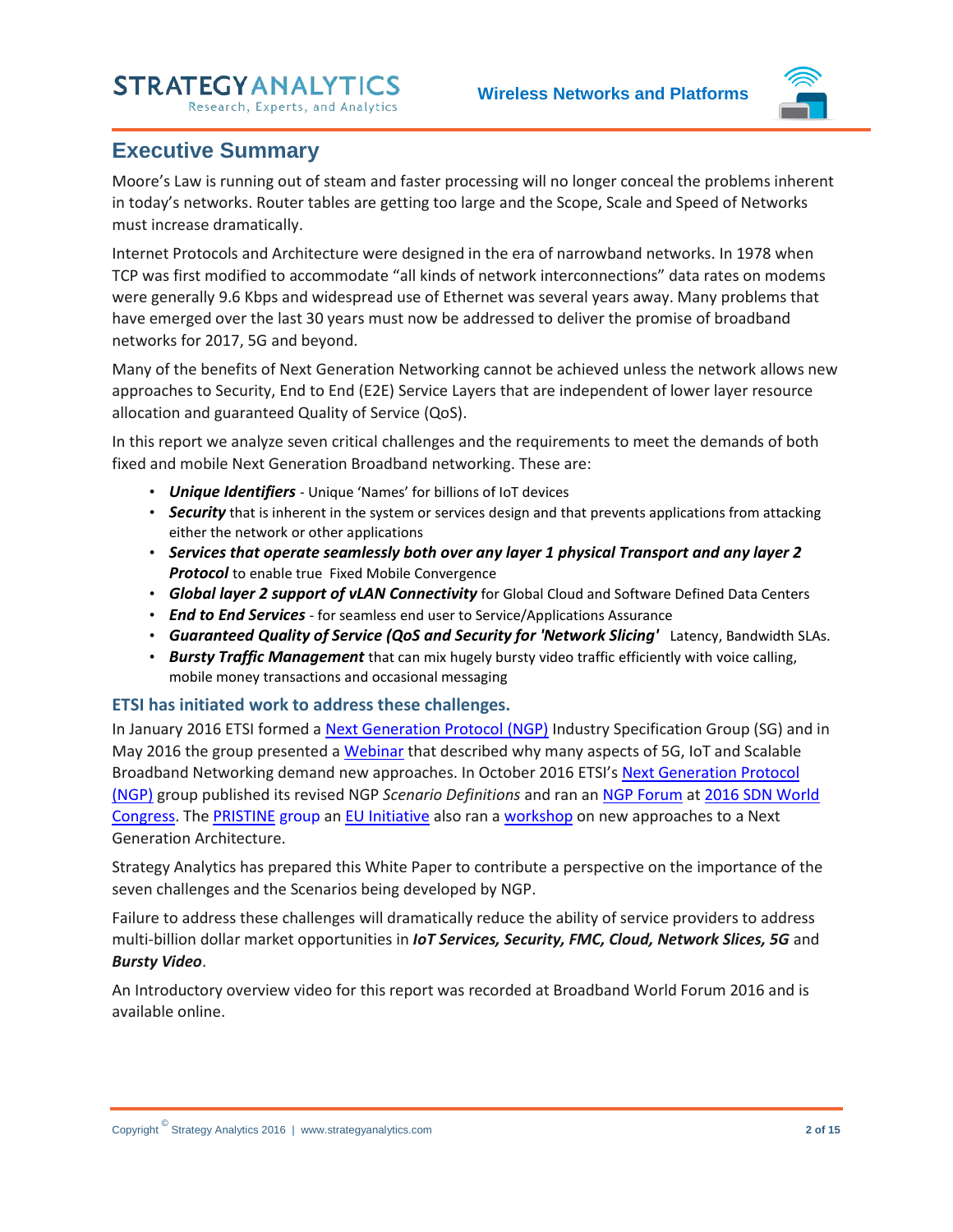

## **Table of Contents**

|    | <b>Executive Summary</b>                                                                                                      |    | $\mathbf{2}$ |
|----|-------------------------------------------------------------------------------------------------------------------------------|----|--------------|
| 1. | <b>The Seven Critical Challenges</b>                                                                                          |    | 4            |
|    | Table A. Seven Challenges Must be Met to Reach Major New Markets                                                              | 4  |              |
|    | Security, Network Independent Identifiers and Services Optimized End to End can be resolved                                   |    |              |
|    | better together                                                                                                               | 5  |              |
|    | Quality of Service and the Ability to Guarantee it are at the heart of multiple critical service                              |    |              |
|    | markets                                                                                                                       | 5  |              |
|    | IoT Needs both Unique Identifiers and Security.                                                                               | 6  |              |
|    | Fixed Mobile Convergence (FMC) and Cloud Data Centers both need Seamless Layer 1 and<br>Layer 2 Access and Global Cloud vLANs | 6  |              |
|    | <b>Bursty Traffic Optimization</b>                                                                                            | 6  |              |
|    |                                                                                                                               |    |              |
| 2. | <b>Requirements to Meet the Seven Challenges</b>                                                                              |    | 7            |
|    | Table B. Seven Challenges demand Specific Functionality                                                                       | 7  |              |
| 3. | <b>Solution Approaches to Address the Requirements</b>                                                                        |    | 8            |
|    | Table C. Generic Requirements and Solution Approaches by Market - Challenges 1 - 7                                            | 8  |              |
| 4. | <b>Initiatives for Next Generation Networking</b>                                                                             |    | 12           |
|    | ETSI Next Generation Protocols (NGP) Industry Specification Group                                                             | 12 |              |
|    | <b>European Commission ICT Initiatives: PRISTINE and ARCFIRE</b>                                                              | 12 |              |
| 5. | Legacy Internet was designed in 1970s for narrowband services.                                                                |    | 13           |
|    | Internet was born into the world of the 1970s                                                                                 | 13 |              |
|    | Mobile Networking, Distributed Computing and Client Server Networking in 1980s/90s                                            | 13 |              |
|    | 21 <sup>st</sup> . Century Evolution                                                                                          | 14 |              |
| 6. | Time to Rethink High Performance Next Generation networking                                                                   |    | 15           |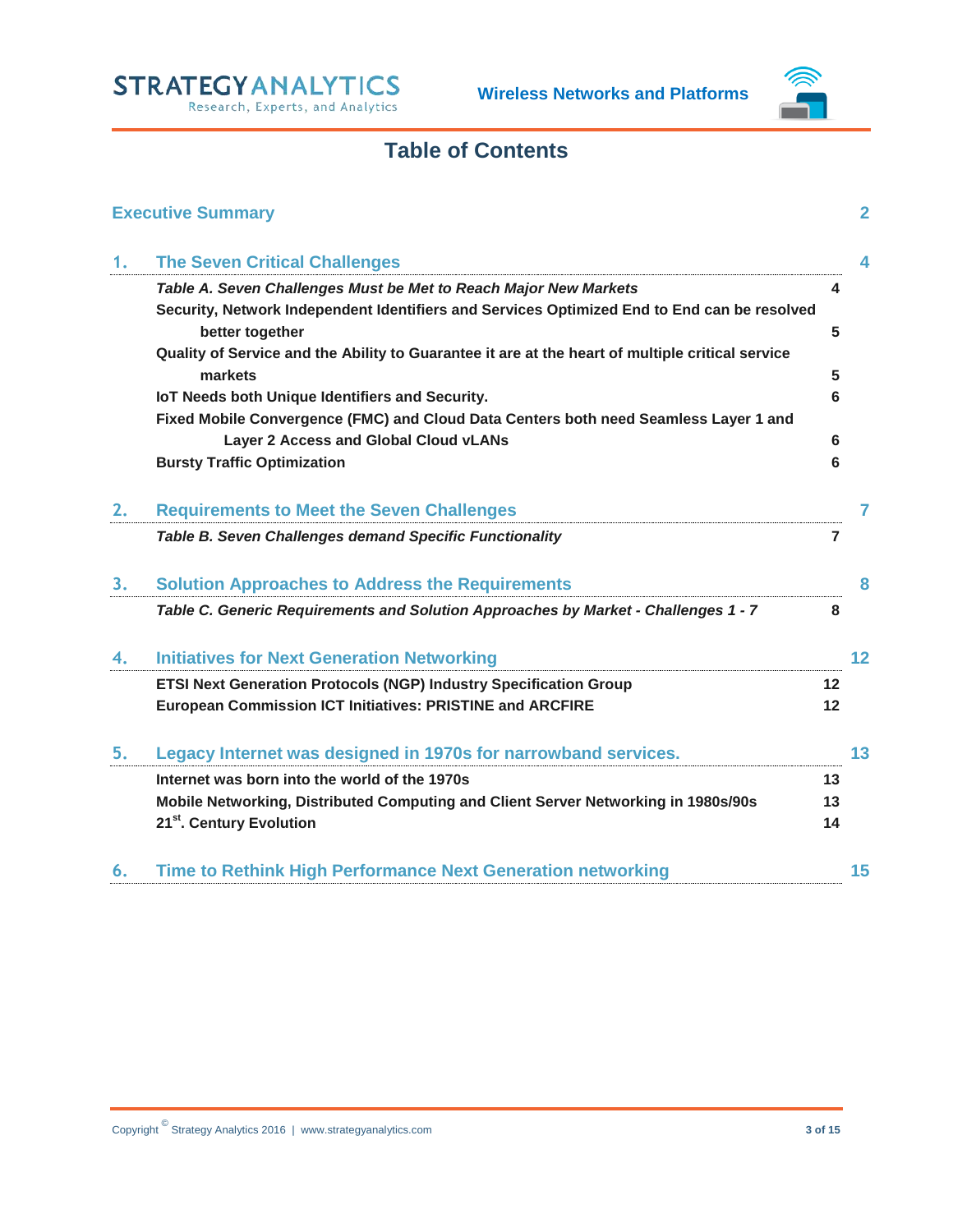Research, Experts, and Analytics



## <span id="page-3-0"></span>**1. The Seven Critical Challenges**

In this report we review seven critical challenges and the requirements that must be met if Next Generation Broadband networks are to deliver what is needed for major markets of the next decade. The table below describes the specific needs associated with each specific challenge and the markets critically impacted.

<span id="page-3-1"></span>

|                | <b>Challenge</b>                                                                         | <b>User Concerns</b>                                                                                                                                                                             | <b>Major Markets Critically Impacted</b>                                                                                                                                                                                                                                                                            |
|----------------|------------------------------------------------------------------------------------------|--------------------------------------------------------------------------------------------------------------------------------------------------------------------------------------------------|---------------------------------------------------------------------------------------------------------------------------------------------------------------------------------------------------------------------------------------------------------------------------------------------------------------------|
| $\mathbf{1}$   | <b>Network</b><br>Independent<br><b>Personal or Unique</b><br><b>Digital Identifiers</b> | "Don't make me change my name<br>when I move addresses."<br>"I don't want to 'port my phone<br>number' I want to port myself. "                                                                  | <b>Mobility as 'just' a Dynamic Addressing</b><br><b>Problem</b><br>• Logical eSIM and other Personal Identity<br>Mgt. independent of Phone Numbers and<br><b>Device IDs</b><br>IoT and M2M. Services with huge numbers<br>of user equipment (UE) terminations e.g.<br><b>Assets Tags, RFIDs or Smart Car Parts</b> |
| $\mathbf{2}$   | <b>Inherent Security</b>                                                                 | "When do I actually feel secure?<br>Only when I am fully separated<br>from harm."                                                                                                                | <b>Security for Critical Transactions like</b><br>eCommerce<br><b>Security for Network resources</b><br><b>Security for Everyday Users</b>                                                                                                                                                                          |
| 3              | Seamless Layer 1 and<br><b>Layer 2 Service</b><br><b>Access</b>                          | "I just want to get my own stuff<br>and other stuff wherever I am and<br>however (or wherever) I want to<br>access the network with any or all<br>of my devices."                                | <b>Fixed Mobile Convergence (FMC)</b><br>Multi-Access and Multi-Device Voice and<br>Video 'Delivery Anywhere Anytime'                                                                                                                                                                                               |
| 4              | <b>Unlimited Global</b><br>Layer 2 support for<br><b>vLANs</b>                           | Users and CIOs Say "Why am I<br>now trapped in Cloud Provider's<br>'Walled Garden'? Why can't we<br>just get access to anything on any<br>server in any Data center just as<br>we do on our LAN? | Global Cloud Providers - Google, AWS,<br>Azure etc.<br><b>Multinational Enterprise Networks</b><br><b>Software Defined Data Centers (SDDCs)</b>                                                                                                                                                                     |
| 5              | <b>Services Optimized</b><br><b>End to End without</b><br><b>Tunnels or VPNs</b>         | User and CIOs say "Service<br>providers want to charge me extra<br>when we just want to get the<br>guaranteed quality we need for<br>each app as we need it."                                    | End to End (E2E) Service Layers with<br>guaranteed Quality or Class of Service (CoS)<br>is essential for SLAs and Consumer<br><b>Experience Management (CEM)</b><br>5G and Pre-5G 'Network Slicing' needs E2E<br>guarantees so every app or service gets<br>exactly the 'Class of Service' it requires              |
| 6              | <b>Quality of Service</b><br>(QoS) guarantees<br>better than Internet<br>'Best Efforts'  | "What do you mean the 'network<br>threw away my packets'? And<br>resent them minutes later?"                                                                                                     | Low latency apps Autonomous Vehicles and<br>eCommerce / Financial Transactions                                                                                                                                                                                                                                      |
| $\overline{ }$ | <b>Bursty Traffic</b><br><b>Optimization</b>                                             | "Why can't I do live streaming<br>broadcasts or HD Video<br>downloads cheaply any time I<br>want to?"                                                                                            | <b>Two Way Video</b><br><b>Live User Originated Streaming</b><br><b>4K Video Download for Mobile Devices</b><br><b>Remote Drone or Robot Control</b>                                                                                                                                                                |

#### **Table A. Seven Challenges Must be Met to Reach Major New Markets**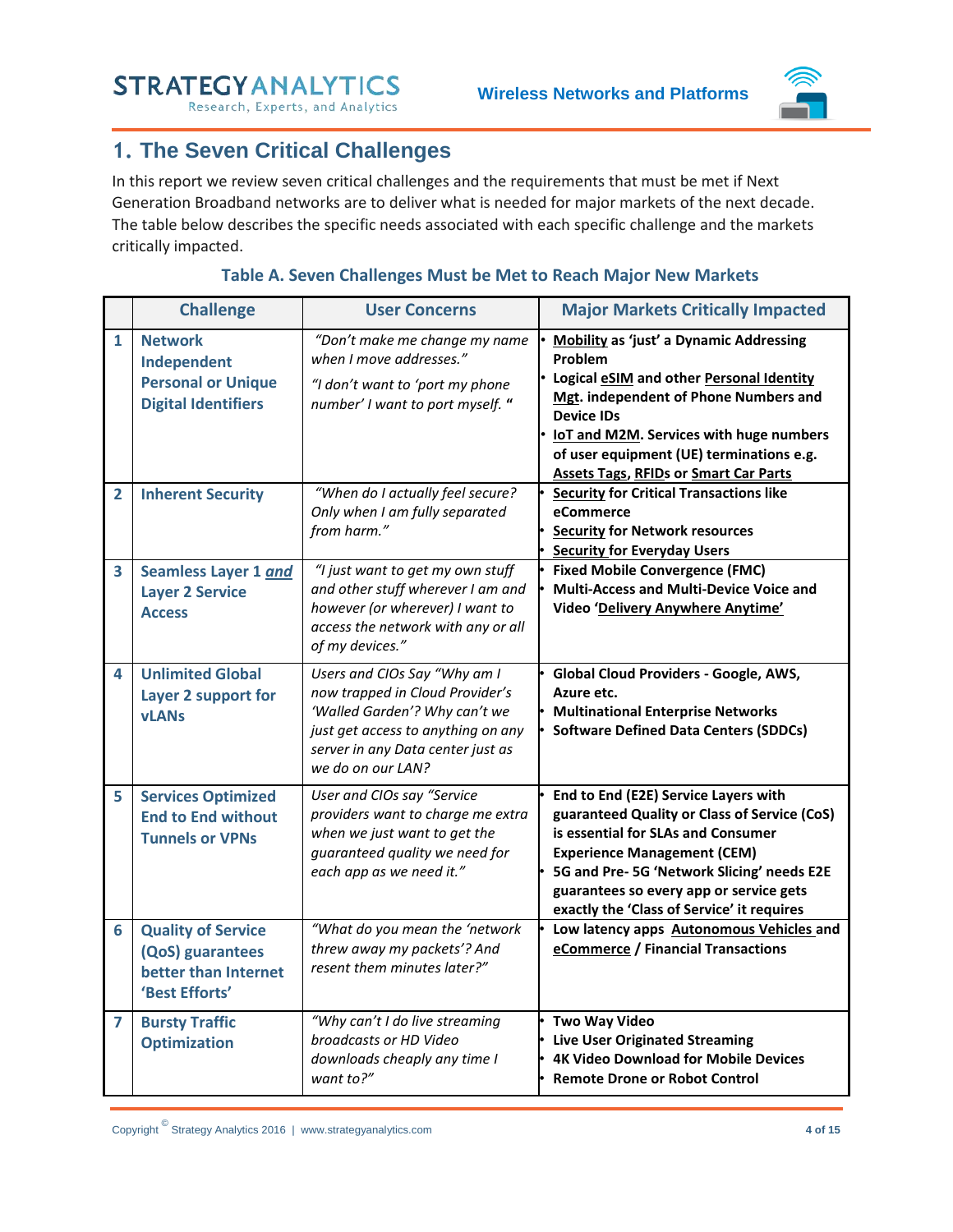

If Service Providers cannot address the critical user needs shown in the middle column above they will be *unable to address the major markets summarized in the right column*. These markets represent the largest multi-billion dollar opportunities over the next decade for Mobile Operators and Fixed Broadband Service Providers.

Each of the seven challenges can separately undermine a Service Provider's ability to address specific key markets. But if several challenges are looked at together the problem will appear less intractable.

For example if we look at the need for *Security* in conjunction with the need for *Network Independent Digital Identifiers* and for *Services Optimized End to End* as layers = an integrated approach may address all three challenges. A new way to approach *how names are mapped to network addresses* and resources in real time can be combined with *applications grouped appropriately as services layers (Network Slices)* to ensure the isolation of applications from both the network and one another as *inherent security* demands.

**The best solutions will address multiple challenges at the same time or enable otherwise vastly complex challenges to be dramatically simplified. One key example is security.**

#### <span id="page-4-0"></span>**Security, Network Independent Identifiers and Services Optimized End to End can be resolved better together**

Security must become inherent in the network design not 'plastered on' after the fact. A key component of a best-in-class approach to security is *isolation*. In the world of Network Functions Virtualization (NFV) this isolation must be both logical and physical. By mapping identifiers dynamically to network addresses and containing applications in separate layers we can keep services and applications from ever seeing network addresses and, if done right, when an application request for authentication is rejected it should *not even see the mechanism that rejected it or know why it was refused*. That way the application cannot turn around and hack the access mechanism.

Unless names and identifiers can be isolated from network addresses there is no inherent security. The internet today assumes that everyone can access everything and then adds restrictions. We need an approach that does the opposite.

#### <span id="page-4-1"></span>**Quality of Service and the Ability to Guarantee it are at the heart of multiple critical service markets**

*Network Slicing* is all about matching the right Class and Quality of Service or QoS to every application – for example, *real time two-way video* and *file downloads* would operate over different *'Slices'.* If Network Slices and End to End (E2E) Quality of Service Guarantees can only be delivered over VPNs or tunnels with dedicated physical resources they just become silos of 'nailed up' assets that cannot be allocated dynamically - undermining the value of dynamically shared NFV capabilities.

**QoS and End-to-End service level guarantees** are the pre-requisite not only for low latency apps like *remote robotics control* and *autonomous vehicles* but also for financial transactions such as *mobile money* and *ecommerce* and even for the most basic of SDN enabled services *'bandwidth on demand.'*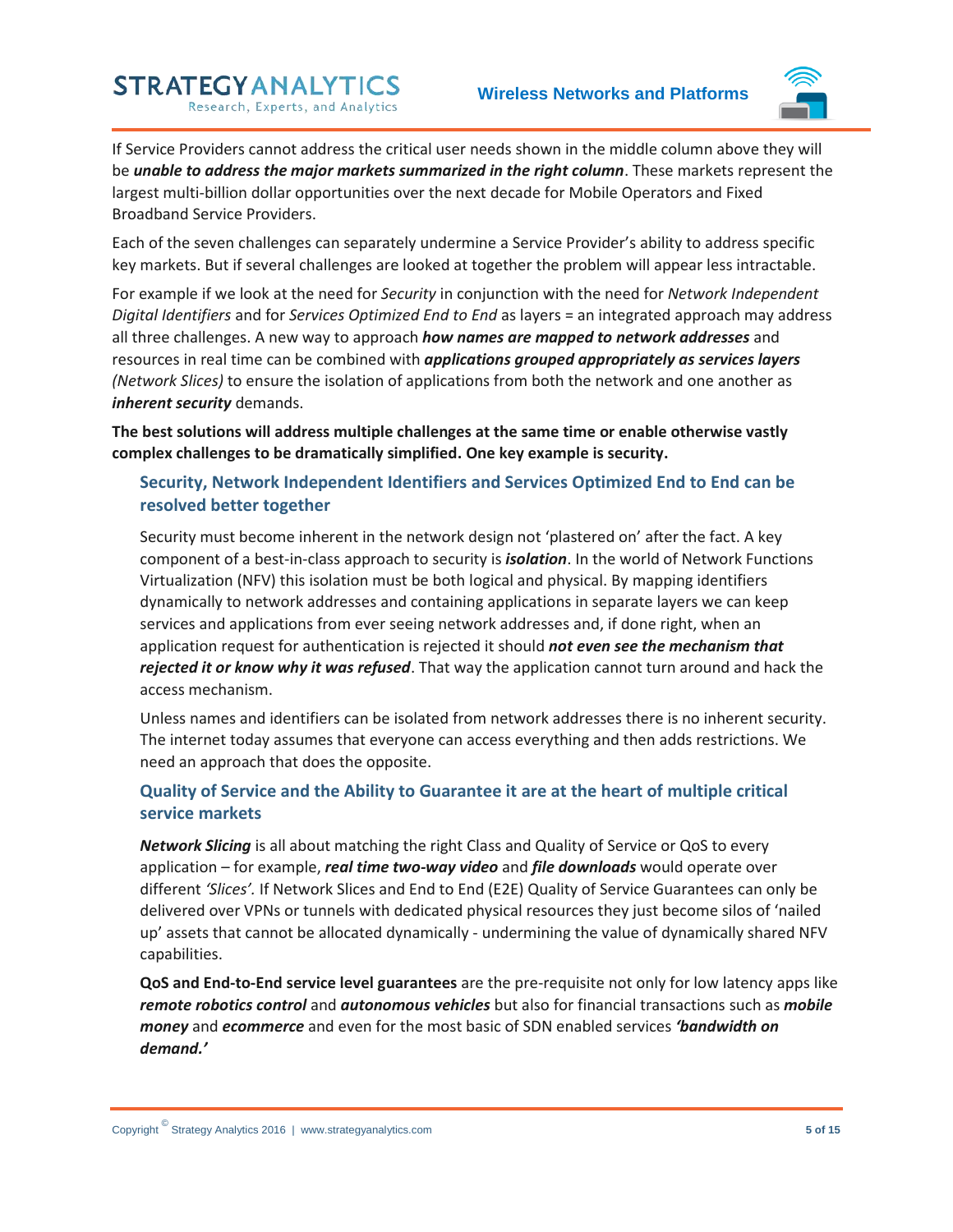

Not only do very low latency apps become impossible without improved congestion control that delivers something better than TCP's 'Best Efforts', but financial transactions that demand almost instantaneous processing cannot be handled.

Similarly, while we have grouped markets for each of the seven challenges, in some cases *one key market will be the driver for a specific challenge or a couple of them*. A good example is IoT.

#### <span id="page-5-0"></span>**IoT Needs both Unique Identifiers and Security**

**STRATEGYANALYTICS** 

Research, Experts, and Analytics

IoT will go nowhere without mechanisms to identify vast number of devices that are not tied to network addresses. The conventional internet approach to IoT addressing is not only **inherently insecure** and hackable but also simply infeasible as we will run out of network addresses even with IPv6.

<span id="page-5-1"></span>Alternatively a *couple of markets may need the same challenges* to be resolved.

#### **Fixed Mobile Convergence (FMC) and Cloud Data Centers both need Seamless Layer 1 and Layer 2 Access and Global Cloud support for Seamless vLANs**

True *Fixed Mobile Convergence (FMC)* must by definition be independent of *both* physical access and the vast array of layer 2 access protocols. Even if we standardize on Ethernet for fixed services, there is *no limit to the number of layer 2 wireless protocols mobile standards will invent.* And the 5G vision demands interworking services across a wide array of those mobile access networks.

In addition, if public Service Provider Data Centers and Cloud vLAN services are to become seamlessly available - both regionally and globally - today's layer 2 vLAN approach presents a problem, since vLAN connectivity e.g. with Virtual Extensible LAN (VXLAN) - is inherently limited to about 1 million addresses. *FMC Video Content Delivery Networks, Cloud Data Centers* and *Software Defined Data Centers* (SDDCs) probably need at least an order of magnitude more than that for Cloud Services. We need new mechanisms that enable Data Centers and the Cloud to connect as seamlessly as if they were on the same LAN.

A common approach that would allow seamless global layer 2 networking would not only remove these significant obstacles but would also open up major new opportunities for *Telco Global Cloud and Interworking* services.

#### <span id="page-5-2"></span>**Bursty Traffic Optimization**

And finally we must find *new ways to manage bursty traffic that today disrupts traditional voice and data flows* so as to ensure any Class of Service at all. The voice traffic models of the 1950s that drive both voice and data networking today are inadequate to handle *huge bursts of video* or *peer to peer live Broadcast Streaming in the same mix* with such things as *sensor alerts*, *voice calls* and *low priority messaging*.

Even Gigabit pipes cannot always deliver services without experiencing massive congestion unless we adopt new approaches to bursty traffic optimization with E2E guaranteed QoS on an application by application or service layer basis. Resolving this network focused challenge will become a critical enabler for two of the other challenges - *Quality of Service Guarantees* and the *E2E Services without Tunnels for 'Network Slicing'*

Where multiple network challenges are resolved together, Service Providers can evolve to a Next Generation Architecture that simplifies the escalating complexity of today's congested network.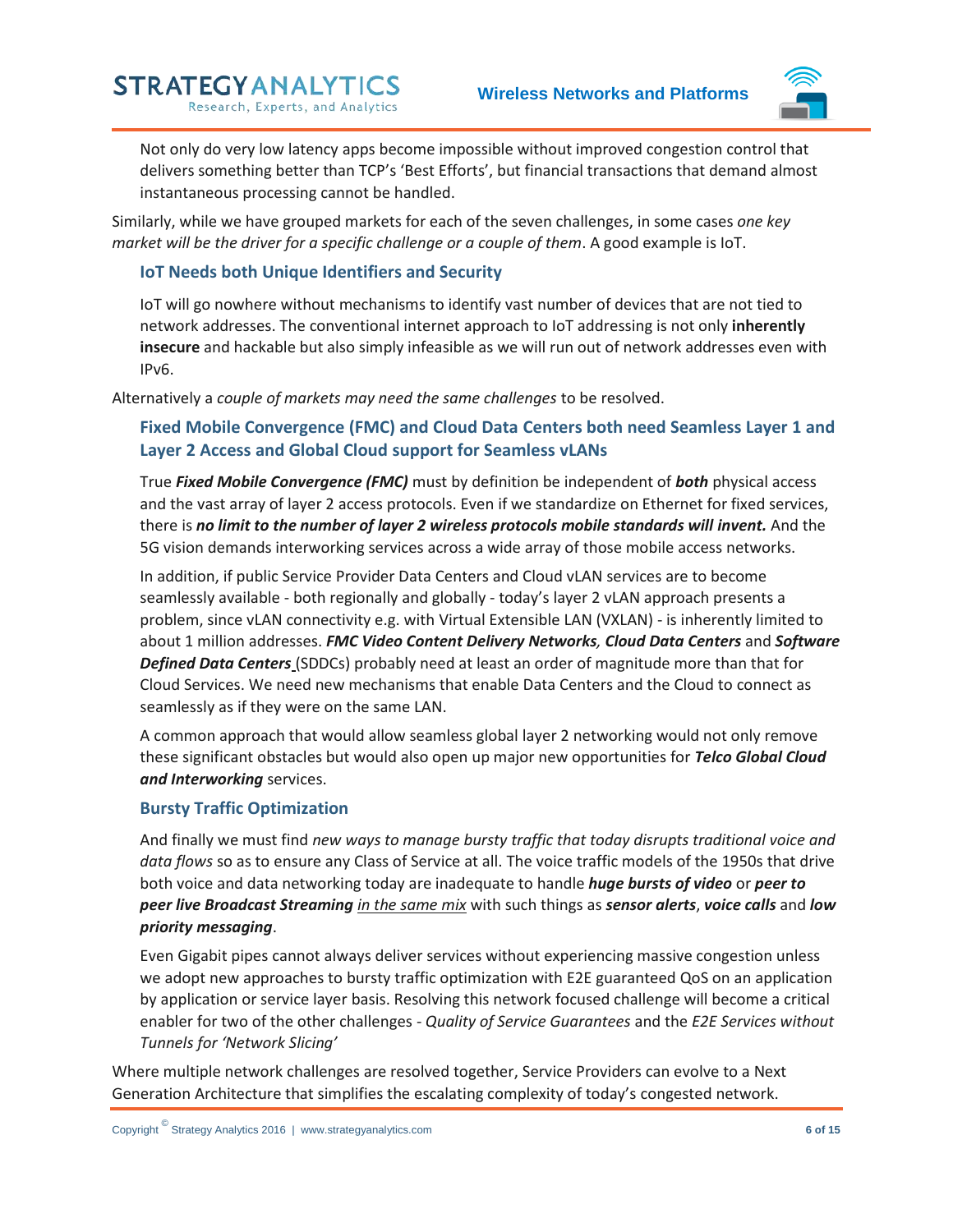

## <span id="page-6-0"></span>**2. Requirements to Meet the Seven Challenges**

<span id="page-6-1"></span>For each of the seven challenges specific user functionality is required as summarized below.

#### **Table B. Seven Challenges demand Specific Functionality**

|                | <b>Challenge</b>                                                                            | <b>Required User</b>                                                                                                             | <b>Description</b>                                                                                                                                                                                                                                                                                                                                                                                              |  |
|----------------|---------------------------------------------------------------------------------------------|----------------------------------------------------------------------------------------------------------------------------------|-----------------------------------------------------------------------------------------------------------------------------------------------------------------------------------------------------------------------------------------------------------------------------------------------------------------------------------------------------------------------------------------------------------------|--|
|                |                                                                                             | <b>Functionality</b>                                                                                                             |                                                                                                                                                                                                                                                                                                                                                                                                                 |  |
| $\mathbf{1}$   | <b>Network Independent</b><br><b>Personal or Unique Digital</b><br><b>Identifiers</b>       | <b>Vast Numbers of IDs or</b><br>'Names' that are not<br><b>Network Addresses</b>                                                | <b>Scalable Naming AND Dynamic Address</b><br>Assignment. There is an obvious difference between a<br>person's name and his address. Any address change<br>must not force users or things to change their names if<br>they move to a new address.                                                                                                                                                               |  |
| $\overline{2}$ | <b>Inherent Security</b>                                                                    | <b>Security through</b><br>isolation of Applications<br>from one another and<br>from Network<br><b>Resources</b>                 | Security not only for Financial Transactions,<br><b>Signaling Network and Encrypted</b><br>Communications, but Inherent in every<br>application. Apps that are not validated for access<br>should be isolated from what they are not supposed to<br>see. Refused apps should not even see the Access<br><b>Request Mechanism or any related Network Address</b>                                                 |  |
| 3              | Seamless Layer 1 and Layer<br><b>2 Service Access</b>                                       | Services that operate<br>not only over any<br><b>Physical Transport but</b><br>also over any layer 2<br>protocol fixed or mobile | <b>Converged Services Access Seamless End to End</b><br>(E2E) Service from any local access network to any<br>other with seamless converged access at both Physical<br>Transport Layer and Layer 2. Winners will be service<br>providers who can originate and terminate services<br>seamlessly from any access network to any other.                                                                           |  |
| 4              | <b>Unlimited Global Layer 2</b><br>support for vLANs                                        | <b>Seamless Global</b><br><b>Connectivity for vLANs</b>                                                                          | <b>Global Connectivity for Telco &amp; Enterprise Hybrid</b><br><b>Clouds.</b> Users need the same simple access to any<br>Cloud or Remote Corporate Data Center that they get<br>on a Local Area Network (LAN)                                                                                                                                                                                                 |  |
| 5              | <b>Services Optimized End to</b><br><b>End without Tunnels or</b><br><b>VPNs</b>            | <b>End to End Service</b><br><b>Layers without VPNs</b><br>and Tunnels                                                           | <b>Requests for QoS and Service Level Agreements</b><br>(SLAs) that support multiple Classes of Service<br>above 'best efforts'. The Promise of Class of Service<br>(CoS) guarantees for 5G and pre-5G 'Network Slicing'<br>demands a new approach that does not require MPLS<br>tunnels or VPNs                                                                                                                |  |
| 6              | <b>Quality of Service (QoS)</b><br>guarantees better than<br><b>Internet 'Best Efforts'</b> | <b>Congestion Avoidance</b><br>instead of Queuing                                                                                | Pro-Active Congestion Avoidance. The Internet<br>was designed for unreliable transport that has time to<br>retransmit everything in case of congestion or network<br>resource failure. TCP latency becomes too great in Next<br>Gen. Broadband networks over 20 nodes. So throwing<br>away packets when queues get too long and then<br>restarting all transmissions is likely to make congestion<br>far worse. |  |
| 7              | <b>Bursty Traffic Optimization.</b>                                                         | <b>New Traffic Model for</b><br><b>Huge Bursts of</b><br><b>Broadband Traffic</b>                                                | <b>New Traffic Management Approaches for</b><br>'Extremely Bursty' Broadband Traffic. Ability to<br>optimize the mix of all types of network traffic from<br>High Bandwidth Bursts to low latency alerts                                                                                                                                                                                                        |  |

Although each of these requirements may appear relatively obvious they cannot be met on a massive scale on today's public Internet or Service Provider networks.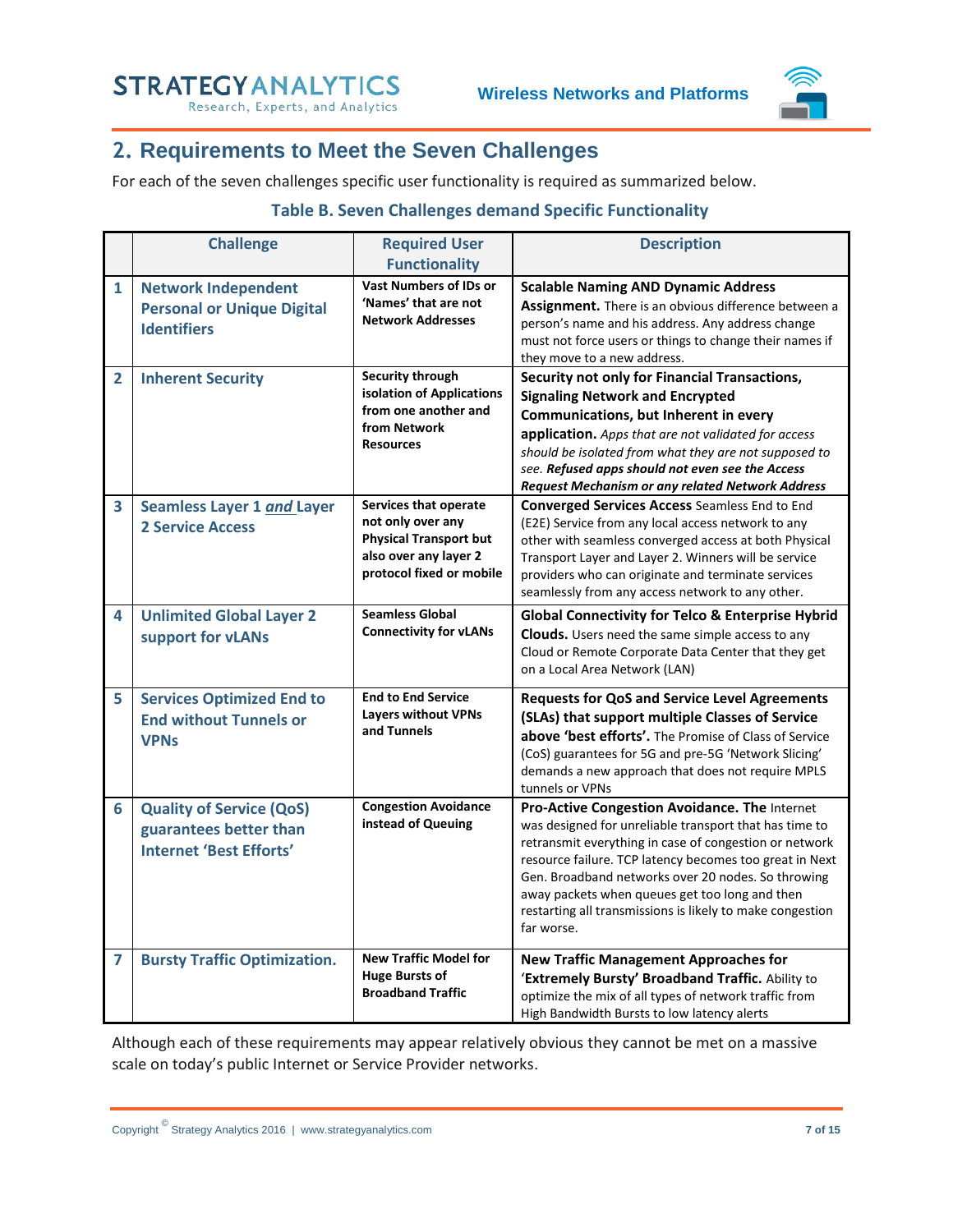

### **3. Solution Approaches to Address the Requirements**

To respond to the needs identified above we summarize in the followings table some possible approaches for each of the market groups identified in the seven categories and list some of the technical requirements as well as possible solutions.

<span id="page-7-0"></span>

|    | <b>Major Markets</b><br><b>Impacted</b>                                                                                                                                                                                                                                                                                                             | Requirements for 1. Network Independent Personal or<br><b>Unique Digital Identifiers</b>                                                                                                                                                                                                                                                                                                                                                                                                                                                                                                                                                                        | <b>Possible Solution Approach</b>                                                                                                                                                                                                                                                             | <b>Suggested Approach</b>                                                                                                          |
|----|-----------------------------------------------------------------------------------------------------------------------------------------------------------------------------------------------------------------------------------------------------------------------------------------------------------------------------------------------------|-----------------------------------------------------------------------------------------------------------------------------------------------------------------------------------------------------------------------------------------------------------------------------------------------------------------------------------------------------------------------------------------------------------------------------------------------------------------------------------------------------------------------------------------------------------------------------------------------------------------------------------------------------------------|-----------------------------------------------------------------------------------------------------------------------------------------------------------------------------------------------------------------------------------------------------------------------------------------------|------------------------------------------------------------------------------------------------------------------------------------|
| 1. | Mobility as a 'just'<br>a Dynamic<br><b>Addressing</b><br><b>Problem</b><br>Logical eSIM and<br>other Personal<br><b>Identity Mgt.</b><br>independent of<br><b>Phone Numbers</b><br>and Device IDs<br>IoT and M2M<br>Services with huge<br>number of user<br>equipment (UE)<br>terminations e.g.<br><b>Assets Tags, RFIDs</b><br>or Smart Car Parts | Names of any type and number should be mapped in real<br>time to available addresses that are assigned<br>independently.<br>Names should be 'inherently mobile' like SIM cards not<br>associated with 'Ports on Switches' or nailed to<br>appliances/devices.<br>Even the fixed network should allow that computers -<br>especially robots - may eventually move even if they cannot<br>all walkyet.<br>In addition full Context Awareness depends critically on<br>associating unique information about users and their 'toys'<br>with personal or device identifiers that are totally<br>independent of any network, data center, geographic<br>location etc. | <b>Application Specific Name</b><br>Spaces for billions of IDs that<br>allow Service Providers to<br>offer truly Personal or<br><b>Application Specific Device</b><br><b>Identifiers and IoT 'Name</b><br>Spaces' on any Network<br>independent of the network<br>resource addressing scheme. | Personal/Device. IoT or OTT<br>App IDs map dynamically to<br>network addresses including<br>new network and legacy IP<br>addresses |

#### **Table C. Generic Requirements and Solution Approaches by Market - Challenge 1**

<span id="page-7-1"></span>Each of the remaining six market groups follow below.

Note: The solutions and approaches proposed here are designed to stimulate thought and discussion rather than provide final definitive answers.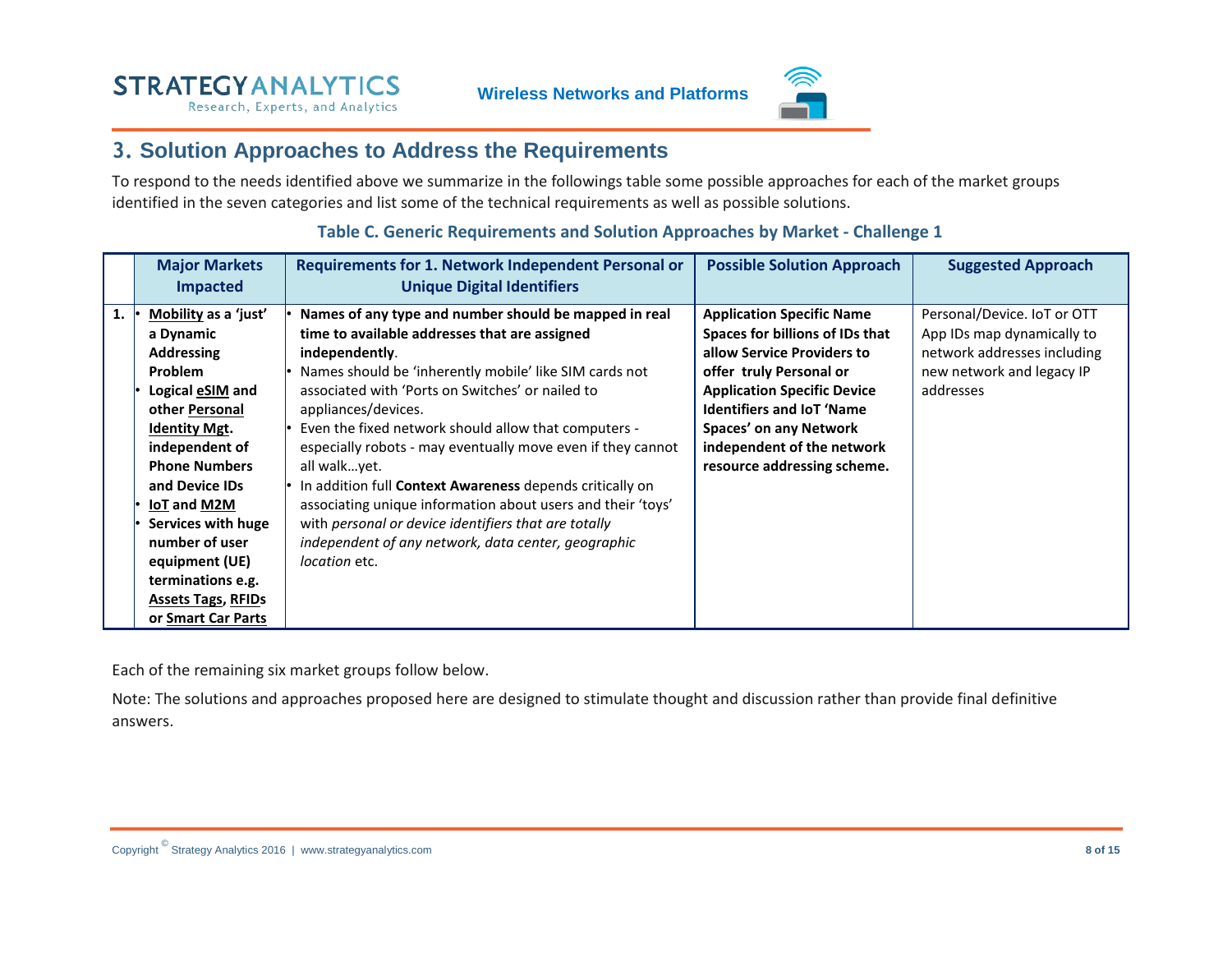Research, Experts, and Analytics





#### **Table C. Generic Requirements and Solution Approaches by Market - Challenges 2 and 3 (Continued)**

|    | <b>Major Markets</b><br><b>Impacted</b>                                                                                                                       | <b>Requirements for 2. Inherent Security and</b><br>3. Seamless Layer1 and Layer 2 Service Access                                                                                                                                                                                                                                                                                                                                                                                                                                                                                                                                                                                                                                                                                                                                                                    | <b>Possible Solution Approach</b>                                                                                                                                                                                                                                                                                   | <b>Suggested Approach</b>                                                                                                                                                                                                                                                                                    |
|----|---------------------------------------------------------------------------------------------------------------------------------------------------------------|----------------------------------------------------------------------------------------------------------------------------------------------------------------------------------------------------------------------------------------------------------------------------------------------------------------------------------------------------------------------------------------------------------------------------------------------------------------------------------------------------------------------------------------------------------------------------------------------------------------------------------------------------------------------------------------------------------------------------------------------------------------------------------------------------------------------------------------------------------------------|---------------------------------------------------------------------------------------------------------------------------------------------------------------------------------------------------------------------------------------------------------------------------------------------------------------------|--------------------------------------------------------------------------------------------------------------------------------------------------------------------------------------------------------------------------------------------------------------------------------------------------------------|
| 2. | <b>Security for Critical</b><br><b>Transactions like</b><br>eCommerce<br>Security for<br><b>Network resources</b><br>Security for<br><b>Everyday Users</b>    | Isolate layers from one another and only allow a layer to<br>request resources and receive responses from layers<br>immediately above and below. If an application is not<br>allowed access it will never even see the connection<br>information. 'You cannot hack what you cannot see'. Apps<br>should never see Network Addresses and especially not<br><b>Global Addresses</b><br>Critical to separate User Apps and Services from even seeing<br>each other. Many security attacks occur because an app can<br>see (or penetrate) another app or get at network addresses<br>of another app that it was never supposed to know.<br>In Next Gen. Networks it is also critical to isolate Signaling,<br>NFVI/Hypervisor Control and DNS network services from end<br>user apps.<br>Internal Operator Application Requests should have their<br>own Secure Layer(s) | <b>Inherently Secure Layers for</b><br>every Application Service to<br>isolate User Services from<br><b>Network Attacks and Network</b><br><b>Services from Application</b><br><b>Attacks</b>                                                                                                                       | Secure Layers where members<br>of the layer authenticate with<br>each other to gain admission<br>to the layer. Must avoid<br>Physical VPNs or Tunnels that<br>create 'nailed up' Silos and so<br>lose all the efficiencies of<br><b>Network Function</b><br>Virtualization (NFV) dynamic<br>resource sharing |
| 3. | <b>Fixed Mobile</b><br><b>Convergence (FMC)</b><br><b>Multi-Access and</b><br><b>Multi-Device Voice</b><br>and Video 'Delivery<br><b>Anywhere</b><br>Anytime' | Applications/ Services should be Layer 1 AND Layer 2<br>Access Agnostic so that any service can connect across any<br>mobile or fixed access network especially 3G, 4G, 5G,<br><b>WLAN and Carrier Ethernet.</b><br>Users should be able to originate and/or terminate 'any<br>service anywhere over any physical transport and protocol'.                                                                                                                                                                                                                                                                                                                                                                                                                                                                                                                           | Seamless Interworking of any<br>combination of Layer 2<br>protocols over any physical<br>transport. Access over any<br>Layer 2 can originate and/or<br>terminate a service for fixed<br>Cable, fixed Telco, Wi-Fi and<br>Mobile Operators to deliver<br>seamless service for:<br>IoT<br>Video/Content<br>Automotive | Truly multi-protocol<br>Bridge/Router for any Layer 2<br>Or potentially future Unified<br>Layer 2 Protocol Chipset.                                                                                                                                                                                          |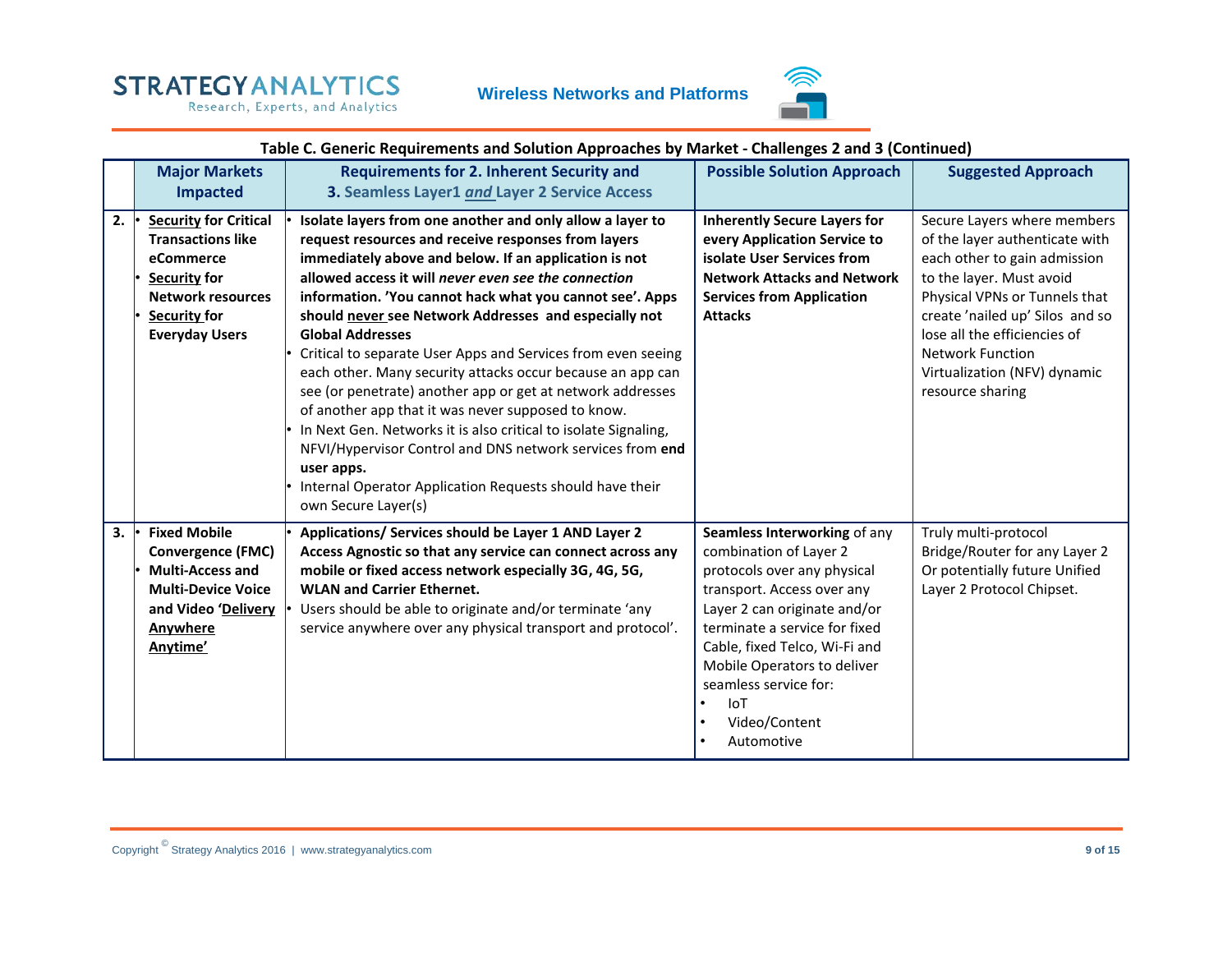Research, Experts, and Analytics





#### **Table C. Generic Requirements and Solution Approaches by Market -- Challenges 4 and 5 (Continued)**

|    | <b>Major Markets</b><br><b>Impacted</b>                                                                                                                                                                                                                                                                                                       | <b>Requirements for 4. Unlimited Global Layer 2 Support</b><br>for vLANs and 5.Services Optimized E2E without<br><b>Tunnels or VPNs</b>                                                                                                                                                                                                                                                                                                                                                                                                                                                                                                                                                                                                                                              | <b>Possible Solution Approach</b>                                                                                                                                                                                                                                                                | <b>Suggested Approach</b>                                                                                                                                                                                            |
|----|-----------------------------------------------------------------------------------------------------------------------------------------------------------------------------------------------------------------------------------------------------------------------------------------------------------------------------------------------|--------------------------------------------------------------------------------------------------------------------------------------------------------------------------------------------------------------------------------------------------------------------------------------------------------------------------------------------------------------------------------------------------------------------------------------------------------------------------------------------------------------------------------------------------------------------------------------------------------------------------------------------------------------------------------------------------------------------------------------------------------------------------------------|--------------------------------------------------------------------------------------------------------------------------------------------------------------------------------------------------------------------------------------------------------------------------------------------------|----------------------------------------------------------------------------------------------------------------------------------------------------------------------------------------------------------------------|
| 4. | <b>Global Cloud</b><br>Providers - Google,<br>AWS, Azure etc.<br><b>Multinational</b><br><b>Enterprise</b><br><b>Networks</b><br><b>Software Defined</b><br><b>Data Centers</b><br>(SDDCs)                                                                                                                                                    | Layer 2 vLANs and Cloud Services should be able to connect<br>seamlessly between any LAN and/or multiple Software<br>Defined Data Centers (SDDCs) to multiple services across<br>competing Cloud Providers (AWS, Azure, Google etc.).<br>Google and other Cloud Providers would potentially love to<br>design their Global Data Center Networks as if everything<br>was connected on a single vLAN.<br>E2E connectivity at Layer 2 could dramatically simplify<br>networking and reduce the number of bridge/routers<br>required. This would simplify the network and thereby<br>reduce the energy consumption by Service Providers                                                                                                                                                  | Allow seamless regional or<br>global connectivity without<br>tunnels that makes multiple<br>vLANs look like a single<br>network and avoid estimated<br>one million address vLAN limit                                                                                                            | New simple bridge/router that<br>links across multiple vLANs etc.                                                                                                                                                    |
| 5. | End to End (E2E)<br><b>Service Layers with</b><br>guaranteed Quality<br>or Class of Service<br>(CoS) is essential<br>for SLAs and<br>Consumer<br><b>Experience Man-</b><br>agement (CEM)<br>5G and Pre-5G<br>'Network Slicing'<br>needs E2E<br>guarantees so<br>every app or<br>Service gets exactly<br>the 'Class of<br>Service' it requires | Upper Layer End to End (E2E) Services and soon 'Network<br>Slices' must be able to request and actually get the<br>requested QoS/CoS which must not be overridden by 'best<br>efforts' of TCP/IP at lower layers. And must not require<br>'nailing up' costly IPSec/ MPLS tunnels or VPNs.<br>Net Neutrality can only work in SDN controlled Next Gen.<br>Networks once every user can select and get exactly what<br>each selected narrowband or broadband app requires.<br>The Operator's NFV Business Case for multiple 'nichey' IoT<br>Verticals depends on E2E Service Layers with diverse QoS<br>and Service Chains being able to share all lower layer<br>network Physical Network Function (PNF) resources<br>dynamically among diverse Virtual Network Functions<br>(VNFs). | Every layer can negotiate with<br>the layer below it for the<br>resources it requires<br>Important to avoid 'silos' that<br>are 'nailed up' via VPNs to<br>dedicated physical network<br>resources.<br>TCP mechanisms today pre-<br>empt upper layer QoS and SLA<br>requests with 'best efforts' | Architecture must allow for<br>layers (slices) that operate not<br>only E2E from user application<br>to server, but also across<br>segments of the network e.g.<br>'RAN slice' or 'Core Service<br>Cloud Slice' etc. |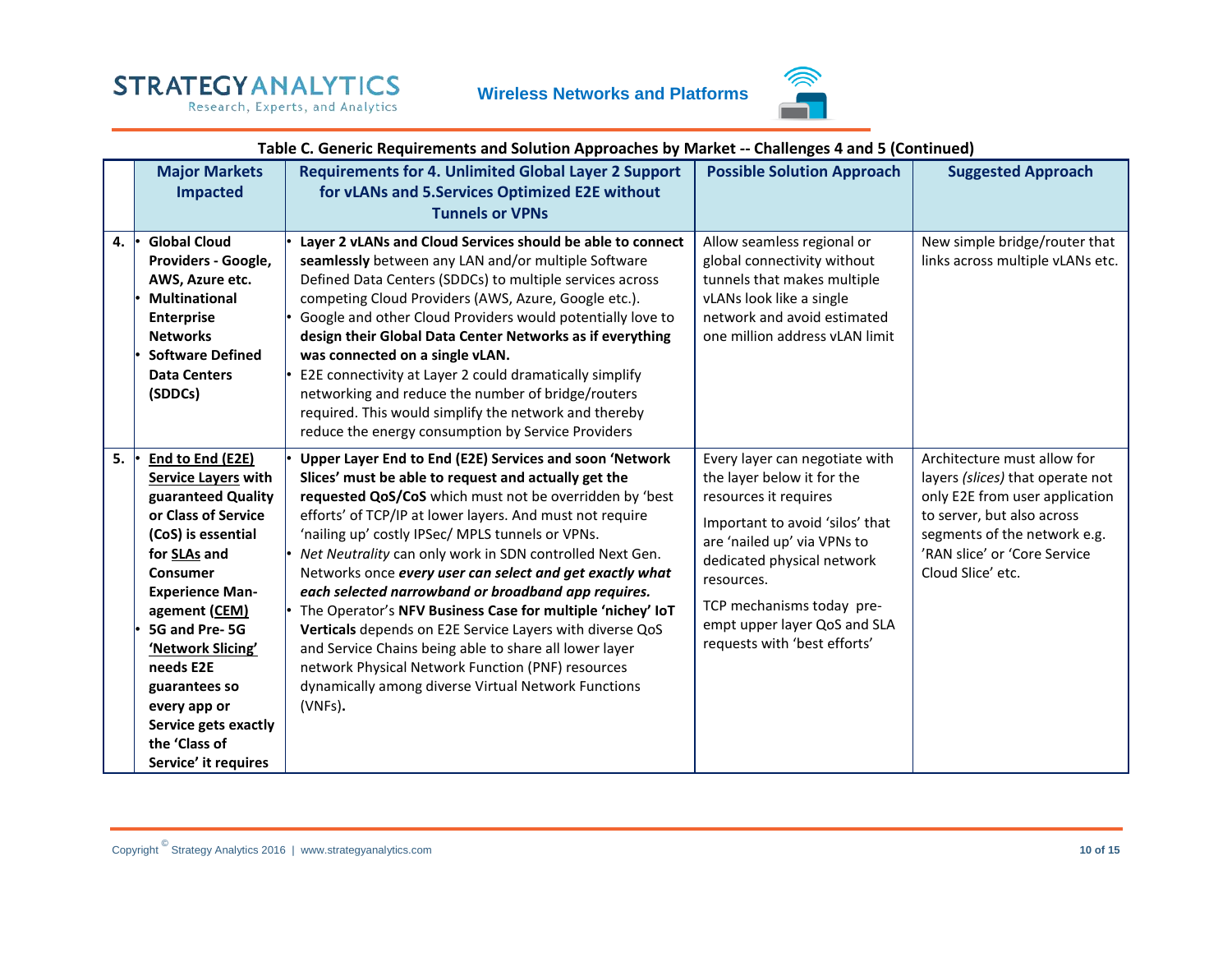Research, Experts, and Analytics



#### **Table C. Generic Requirements and Solution Approaches by Market - Challenges 6 and 7 (Continued)**

|    | <b>Major Markets</b><br><b>Impacted</b>                                                                                                                                                                         | <b>Requirements for 6. Quality of Service (QoS)</b><br>guarantees better than Internet 'Best Efforts' and 7.<br><b>Bursty Traffic Optimization</b>                                                                                                                                                                                                                                                                                                                                                                                                                                                                                                                                                                                                                              | <b>Possible Solution Approach</b>                                                                                                                                                                                                                                                                                                                                                                                                                                                                                                      | <b>Suggested Approach</b>                                                                                                                                                                                                             |
|----|-----------------------------------------------------------------------------------------------------------------------------------------------------------------------------------------------------------------|---------------------------------------------------------------------------------------------------------------------------------------------------------------------------------------------------------------------------------------------------------------------------------------------------------------------------------------------------------------------------------------------------------------------------------------------------------------------------------------------------------------------------------------------------------------------------------------------------------------------------------------------------------------------------------------------------------------------------------------------------------------------------------|----------------------------------------------------------------------------------------------------------------------------------------------------------------------------------------------------------------------------------------------------------------------------------------------------------------------------------------------------------------------------------------------------------------------------------------------------------------------------------------------------------------------------------------|---------------------------------------------------------------------------------------------------------------------------------------------------------------------------------------------------------------------------------------|
| 6. | Low Latency apps<br><b>Remote Robotics</b><br><b>Autonomous</b><br><b>Vehicles</b><br>eCommerce/<br><b>Financial</b><br><b>Transactions</b>                                                                     | Next Gen. Broadband moves too fast with too much traffic<br>across too many nodes to wait for long queues to develop<br>before handling congestion. To ensure reliable delivery and<br>avoid network collapse, pre-emptive congestion<br>management and new traffic monitoring are needed.<br>Need new model for Next Generation High reliability Low<br>Latency Broadband networks that operates more like<br>Banking and Airline Reservation Networks do today i.e.<br>'state aware' Transactions Processing.<br>Predicting and Pre-empting congestion will both improve<br>performance and reduce the energy required for constant<br>re-transmission. It has been estimated that today the<br>average internet packet is retransmitted 1.5 times which is<br>very wasteful. | Real Time service and resource<br>layer traffic data should be<br>used to predict and pre-empt<br>massive congestion floods that<br>can occur in nanoseconds and<br>lead to outages.                                                                                                                                                                                                                                                                                                                                                   | Predictive Pro-Active Traffic<br>Management based on<br>feedback from every layer                                                                                                                                                     |
| 7. | <b>Two Way Video</b><br>Live User<br>Originated<br><b>Streaming</b><br><b>4K Video Download</b><br>for Mobile Devices<br><b>Remote Drone or</b><br><b>Driverless Car</b><br><b>Configuration and</b><br>Control | To achieve low latency high throughput networking need a<br>true Broadband Traffic Model that allows multiple<br>applications to share all the 'Broadband Capacity on<br>Demand'<br>Traffic Models today are still based on Poisson/Weibull<br>arrival rate models of the 1940s voice network. Bursty Video<br>and even Data transfers don't look like voice traffic.                                                                                                                                                                                                                                                                                                                                                                                                           | Next Gen. apps e.g. massive<br>live uplink video streaming will<br>create unpredictable 'bursts' of<br>traffic in milliseconds or less<br>that must be redirected<br>instantaneously before content<br>queues overwhelm traditional<br>routers. New diverse routing<br>and traffic models are required.<br>Example: Think of bubbles<br>moving down an Elastic 3D<br>'Pipe' based on priority, policy<br>and embedded intelligence not<br>bumping into each other. Just<br>like Collision Detection and<br>Avoidance in Wi-Fi networks | Dramatically better traffic<br>management will improve<br>capacity utilization by co-<br>ordinating big and small<br>'bubbles' of Low and High<br>Priority Traffic' in an Elastic 3D<br>space with Collision Avoidance<br>mechanisms. |

Copyright © Strategy Analytics 2016 | www.strategyanalytics.com **11 of 15**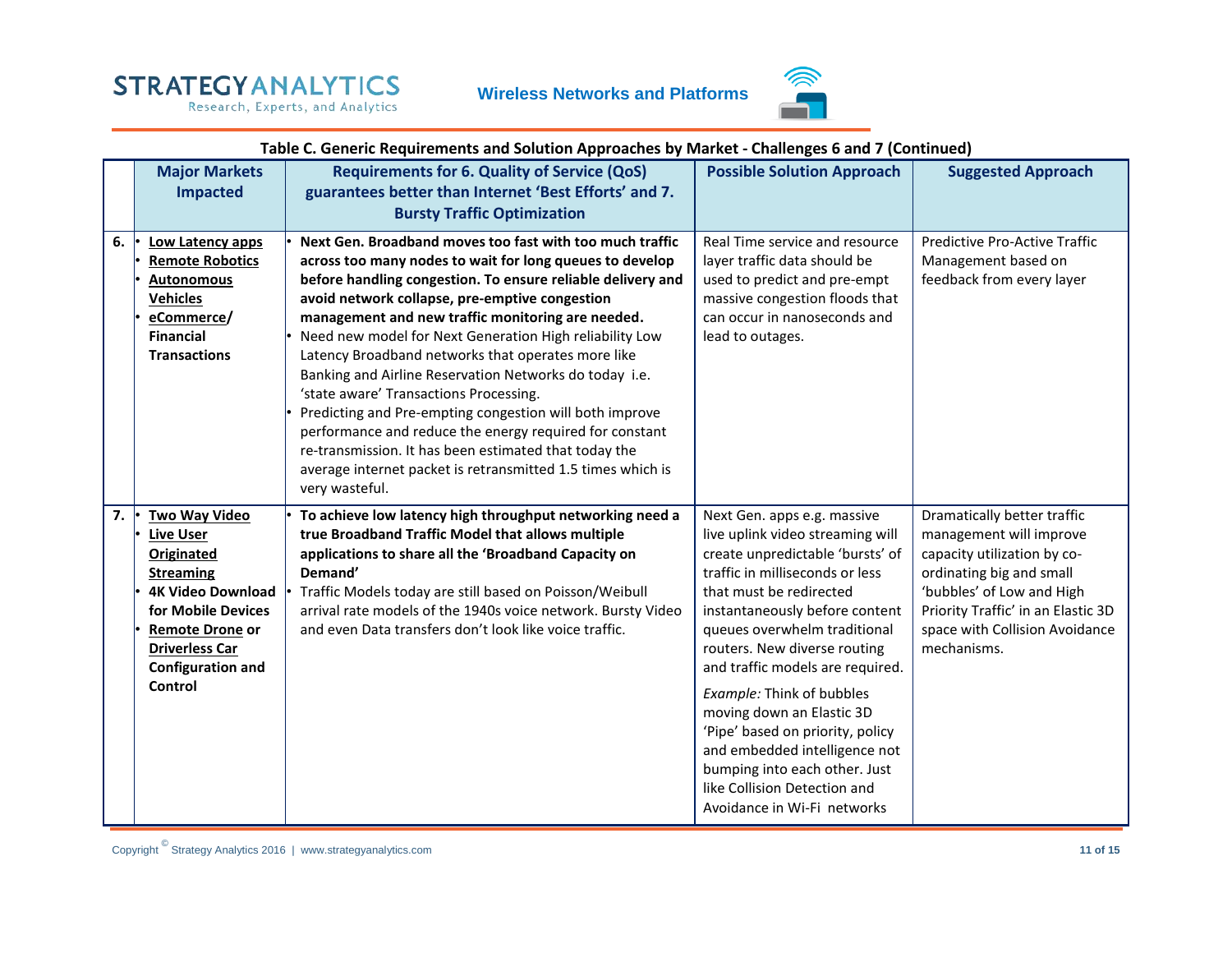Research, Experts, and Analytics



## <span id="page-11-0"></span>**4. Initiatives for Next Generation Networking**

As can be seen from the previous section there is significant work to be done to address these challenges. And there are massive implications if they are not addressed. The good news is that recent standards and EU initiatives are starting to address the requirements and approaches needed.

#### <span id="page-11-1"></span>**ETSI Next Generation Protocols (NGP) Industry Specification Group**

In [January 2016](http://www.etsi.org/news-events/news/1058-2016-01-news-etsi-creates-new-standardization-group-to-pave-the-way-for-next-generation-protocols) ETSI opened a new Industry Specification Group (ISG) to commence work on [Next](http://www.etsi.org/technologies-clusters/technologies/next-generation-protocols)  [Generation Protocols \(NGP\)](http://www.etsi.org/technologies-clusters/technologies/next-generation-protocols) to look at "evolving communications and networking protocols to provide the scale, security, mobility and ease of deployment required for the connected society of the 21st century."

This new protocol standards initiative was motivated by the fact that "the industry has reached a point where forward leaps in the technology of the local access networks will not deliver their full potential unless, in parallel, the underlying protocol stacks used in core and access networks evolve. The development of future 5G systems presents a unique opportunity to address this issue, as a sub-optimal protocol architecture can negate the huge performance and capacity improvements planned for the radio access network."

Changes are needed if the legacy fixed Internet is not to become the bottleneck for new high performance 5G mobile access and other technologies.

In May 2016 NGP published an initial White Paper on '*[Next Generation Protocols](http://www.etsi.org/images/files/ETSIWhitePapers/etsi_wp17_Next_Generation_Protocols_v01.pdf) – Market Drivers and [Key Scenarios'](http://www.etsi.org/images/files/ETSIWhitePapers/etsi_wp17_Next_Generation_Protocols_v01.pdf)* and delivered an introductor[y Webinar.](http://www.etsi.org/index.php/news-events/events/1091-2016-05-webinar-next-generation-protocols)

In October the Next Generation Protocol (NGP) Industry Specification Group (SG) published its revised '[NGP Scenario Definitions](http://www.etsi.org/deliver/etsi_gs/NGP/001_099/001/01.01.01_60/gs_NGP001v010101p.pdf)' and ran an [NGP Forum](http://www.layer123.com/sdn-agenda-workshop/#Forum-11) at SDN World Congress. The PRISTINE EU Initiative also ran a **workshop** on Next Generation Architecture.

#### <span id="page-11-2"></span>**European Commission ICT Initiatives: PRISTINE and ARCFIRE**

Over the last ten years the European Commission has funded several initiatives for Next Generation Networking. As part of the  $2^{th}$  [Framework Programme](https://ec.europa.eu/research/fp7/index_en.cfm) (2007-2013)

[PRISTINE](http://ict-pristine.eu/?page_id=35) was one of the initiatives funded as part of [EU Future Networks](http://cordis.europa.eu/fp7/ict/future-networks/projects_en.html) - See [PRISTINE Fact Sheet.](http://ict-pristine.eu/wp-content/uploads/2013/12/Pristine_project_FI_factsheet.pdf) The program's initial goals are to design, develop and implement innovative internals for 'Recursive InterNetwork Architecture' ([RINA\)](http://ict-pristine.eu/?page_id=62) including programmable functions for: *security of content* and *application processes* as well as support for *QoS* and *congestion control, protection* and *resilience*, more efficient *topological routing*, and *multi-layer management* for handling configuration, performance and security. RINA is an emerging 'clean-slate' approach centered on *Inter-Process Communications (IPC)*  and designed to support *high scalability*, *multi-homing*, *built-in security*, *seamless access to real-time information* and *operation in dynamic environments*. PRISTINE ran [a workshop](http://www.layer123.com/sdn-agenda-day2/#Forum-7) at the 2016 SDN and OpenFlow World Congress on new approaches for handling *configuration, performance* and *security* in this next generation architecture.

The EU's [Horizon 2020](http://ec.europa.eu/programmes/horizon2020/en/what-horizon-2020) program has also now funded multipl[e ICT projects](http://ec.europa.eu/programmes/horizon2020/en/area/ict-research-innovation) includin[g ARCFIRE](http://cordis.europa.eu/project/rcn/199487_en.html) to address current limitations and the commercial viability of the RINA approach and its applicability for full integration of distributed computing and networking. See tutorial [slides](http://www.slideshare.net/ictpristine) presented in Athens in June at [EUCNC 2016](http://www.eucnc.eu/?q=node/132) by both PRISTINE and ARCFIRE.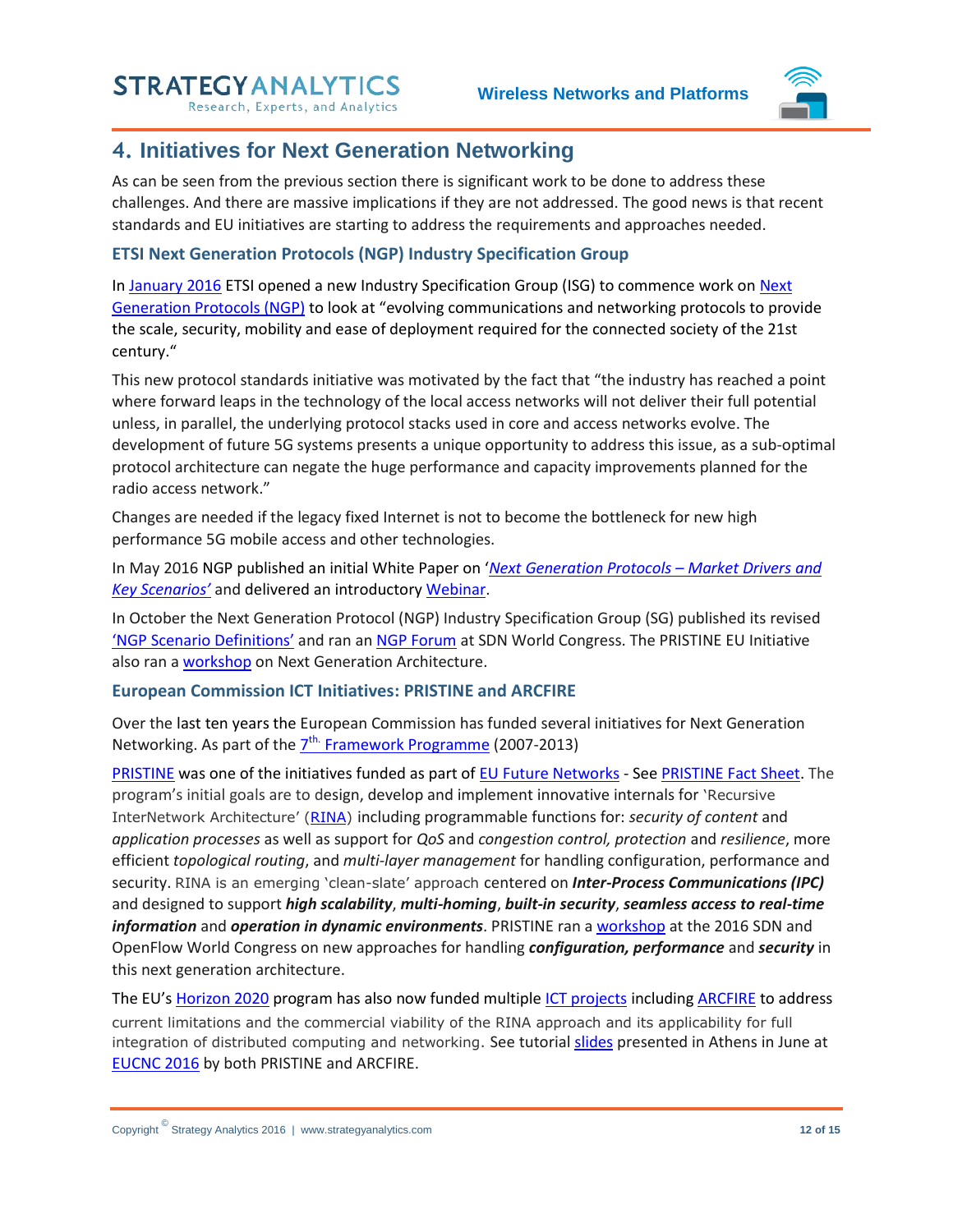Research, Experts, and Analytics



## <span id="page-12-0"></span>**5. Legacy Internet was designed in 1970s for narrowband services**

These initiatives are designed to address some of the limitations of today's Internet that was originally designed for the narrowband world of the 1970s and 80s and now needs to be rethought for the high bandwidth, massively scalable, low latency broadband network which is needed for the 21<sup>st</sup> Century.

#### <span id="page-12-1"></span>**Internet was born into the world of the 1970s**

To put the Internet timeline in perspective, ARPANET performed its first successful [Internetworking](http://www.historyofcomputercommunications.info/Book/6/6.0-Overview.html)  [demonstration](http://www.historyofcomputercommunications.info/Book/6/6.0-Overview.html) at the International Conference on Computer Communications (ICCC) in October 1972 forty four years ago. This was only a year after the first ever commercial [microprocessor was announced](http://www.historyofcomputercommunications.info/Book/5/5.1MinicomputersDistributedDataProcessingMicroprocessors.html)  [by Intel in November 1971.](http://www.historyofcomputercommunications.info/Book/5/5.1MinicomputersDistributedDataProcessingMicroprocessors.html) In 1976 DARPA forwarded its Specification for **TCP version 2** to MIT. That same year the first modem at 9.6 Kbps launched commercially by Codex (later Motorola) wa[s viewed as](http://www.historyofcomputercommunications.info/Book/5/5.5Codex-LSIModemCompetition74-75.html)  [a revolutionary technology.](http://www.historyofcomputercommunications.info/Book/5/5.5Codex-LSIModemCompetition74-75.html)

By 1978 TCP Version 2 was modified to accommodate "all kinds of network interconnections" and [split](http://www.historyofcomputercommunications.info/Book/6/6.11TCP-TCP-IP76-79%20.html)  [into two layers, network and transport a](http://www.historyofcomputercommunications.info/Book/6/6.11TCP-TCP-IP76-79%20.html)s **TCP/IP**.-That was the same year that the first Ethernet LAN patent was issued.

#### <span id="page-12-2"></span>**Mobile Networking, Distributed Computing and Client Server Networking in 1980s/90s**

It was not until 1983 that the first 1G cellular voice only network became operational in the US. The first standard mobile data networks only emerged in the late 1980s and 1990s - initially on packet radio networks [\(Mobitex](https://en.wikipedia.org/wiki/Mobitex) [& iDEN\)](https://en.wikipedia.org/wiki/IDEN) then as an overlay on voice networks wit[h CDPD](https://en.wikipedia.org/wiki/Cellular_digital_packet_data) for 2G/2.5G and [EV-DO,](https://en.wikipedia.org/wiki/Evolution-Data_Optimized) and UMTS[/HSPA](https://en.wikipedia.org/wiki/High_Speed_Packet_Access#High_Speed_Downlink_Packet_Access_.28HSDPA.29) for 3G.

Ethernet LANs became widespread in the 1980s as minicomputers proliferated and after the IBM business personal computer (PC) [was introduced in August 1981.](http://www.historyofcomputercommunications.info/Book/10/10.0-Overview.html)

By 1985 the global Internet had spread to Europe and the *Domain Name System* could rapidly map human readable domain names to the IP network addresses they represent. In 1988 the first direct IP connection between Europe and North America was made; and the Internet grew rapidly in the developed world [expanding to the developing world](https://en.wikipedia.org/wiki/Internet) in the late 1990s.

By 1988 the success of the personal computer had created a [new model of corporate computing, client](http://www.historyofcomputercommunications.info/Book/Introduction/0.4-ThreeRevolutionsComputerTechnologiesCorporateUsage68-88.html)  [server computing](http://www.historyofcomputercommunications.info/Book/Introduction/0.4-ThreeRevolutionsComputerTechnologiesCorporateUsage68-88.html)." And client server computing has pre-empted the distributed minicomputer networking model ever since. This centralized model has worked well for data centers and the traditional TCP/IP based Internet.

The WorldWide Web "[an information space in which resources are identified by global identifiers called](https://www.w3.org/TR/webarch/)  [Uniform Resource Locators \(URLs\)](https://www.w3.org/TR/webarch/)" was invented by Tim Berners-Lee in 1989. The web could have leveraged a flat distributed network effectively. But the web only became readily accessible after the Mosaic browser - precursor of Netscape - arrived in 1993. By that time the PC client server hierarchical model was dominant.

In the metro area Wide Area Network (WAN), although synchronous T1 had been used for point to point TDM connections by businesses since the mid-1980s, they were very expensive.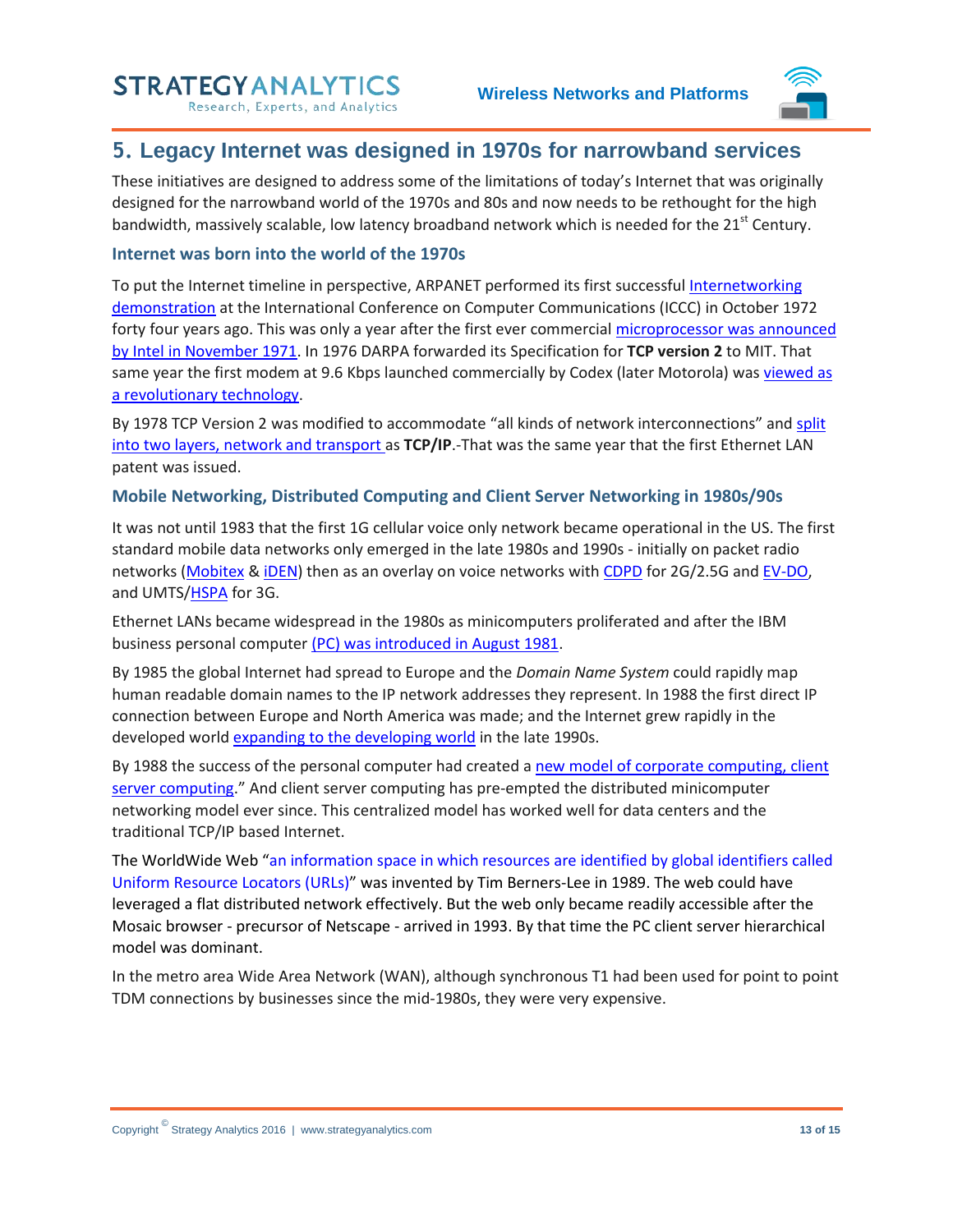Research, Experts, and Analytics



### <span id="page-13-0"></span>**21st Century Evolution**

Affordable consumer IP based broadband access connections of 1Mbps or higher only became widespread in the 21<sup>st</sup>. Century with the glut of IP capable unused bandwidth following the burst of the dot.com bubble in 2001.

Residential Broadband is now routinely offered to homeowners in North America, Western Europe and Asia Pacific at rates of 3Mbps to 20Mbps or more.

And we have seen dramatic increases in small business and enterprise bandwidth with the advent of widespread Carrier Ethernet that has evolved steadily from 100Mbps in the early part of the century to 1Gbps for business users. Rates up to 100Gigabit Ethernet were standardized in 2010 and 2011.

Similarly mobile rates have accelerated dramatically with 4G/LTE now routinely delivering aggregate rates of 100Mbps and 5G is being tested at 1Gbps.

Despite these massive changes in network communications throughput rates, the internet architecture and its protocols have remained largely unchanged.

And *critical broadband service issues are now becoming apparent that higher data rates alone cannot resolve.*